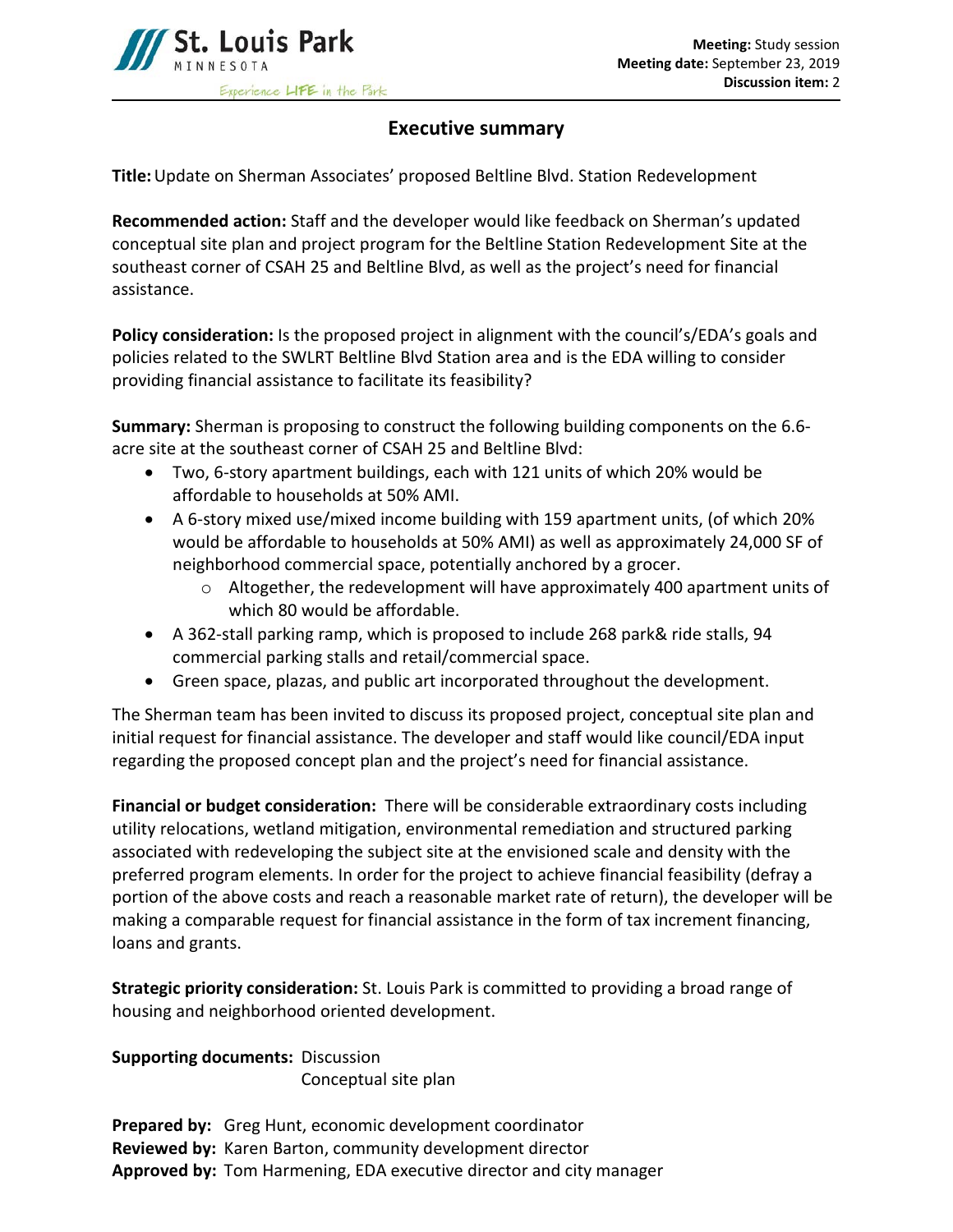## **Discussion**

**Background**: On February 5, 2018, the EDA and city council approved a Preliminary Development Agreement (PDA) between the EDA, city and Sherman Associates in which the parties pledged to work cooperatively together toward a mutually acceptable mixed-use redevelopment plan for the Beltline Blvd Station Redevelopment Site. Over the past year and a half, the parties have been working collaboratively on a joint development vision for the site. However, the necessity to obtain full fee title to the city's parcel at the southeast quadrant of Highway 7 and Beltline Blvd and the 4725 Highway 7 property (former Vision Bank) took precedence as without them the development potential of the entire site would have been severely limited. Those title issues have been resolved and Sherman now owns the 4725 Highway 7 property. The parties are currently preparing a more definitive site plan and development program for the redevelopment site. On June 17, 2019 the EDA and city approved a First Amendment to the Preliminary Development Agreement extending the agreement to June 30, 2020 by which point the parties hope to reach a mutually acceptable Purchase and Redevelopment Contract.

Additionally, the parties are negotiating a Subrecipient Agreement with the Metropolitan Council relative to the \$6.4 million Federal Congestion Mitigation Air Quality (CMAQ) grant for the park & ride ramp to be constructed on the 4725 Highway 7 property.

**Present considerations:** Sherman is proposing two, 6-story apartment buildings on the eastern side of the site (currently owned by the EDA) each with 121 units of which 20% would be affordable to households at 50% AMI. It is also proposing a 6-story mixed use/mixed income building to anchor the corner of the Beltline Blvd & CSAH 25 intersection (owned by the city). This building is proposed to have 159 apartment units, of which 20% would be affordable to households at 50% AM, as well as approximately 24,000 SF of neighborhood commercial, likely anchored by a grocer. Underground parking will be provided for each building along with shared surface parking. Altogether, the redevelopment will have approximately 400 apartment units of which 80 would be affordable. Additionally, a 362-stall parking garage would be constructed on the former Vision Bank property immediately north of the future SWLRT Beltline Station. Incorporated within the ramp would be approximately 6,000 SF of commercial space to make it more multi-functional and to take advantage to its proximity to the station and is proposed to be constructed in a manner that would allow future reuse should it no longer be needed for parking in the future. The ramp will accommodate the 268 public park & ride stalls required by the SWLRT project, as well as an additional 94 parking stalls to serve the commercial tenants. The concept site plan also includes a variety of multi-purpose green spaces and public gathering areas throughout the redevelopment site, including one across from the station that feature native landscaping as well as public art. The redevelopment will require the vacation and removal of the existing frontage road. Additionally, Sherman Associates' off-site 4 megawatt solar garden is expected to offset nearly all of the redevelopment's energy impact. Preliminary estimates put the total development cost of the multi-phase TOD project at approximately \$125.4 million.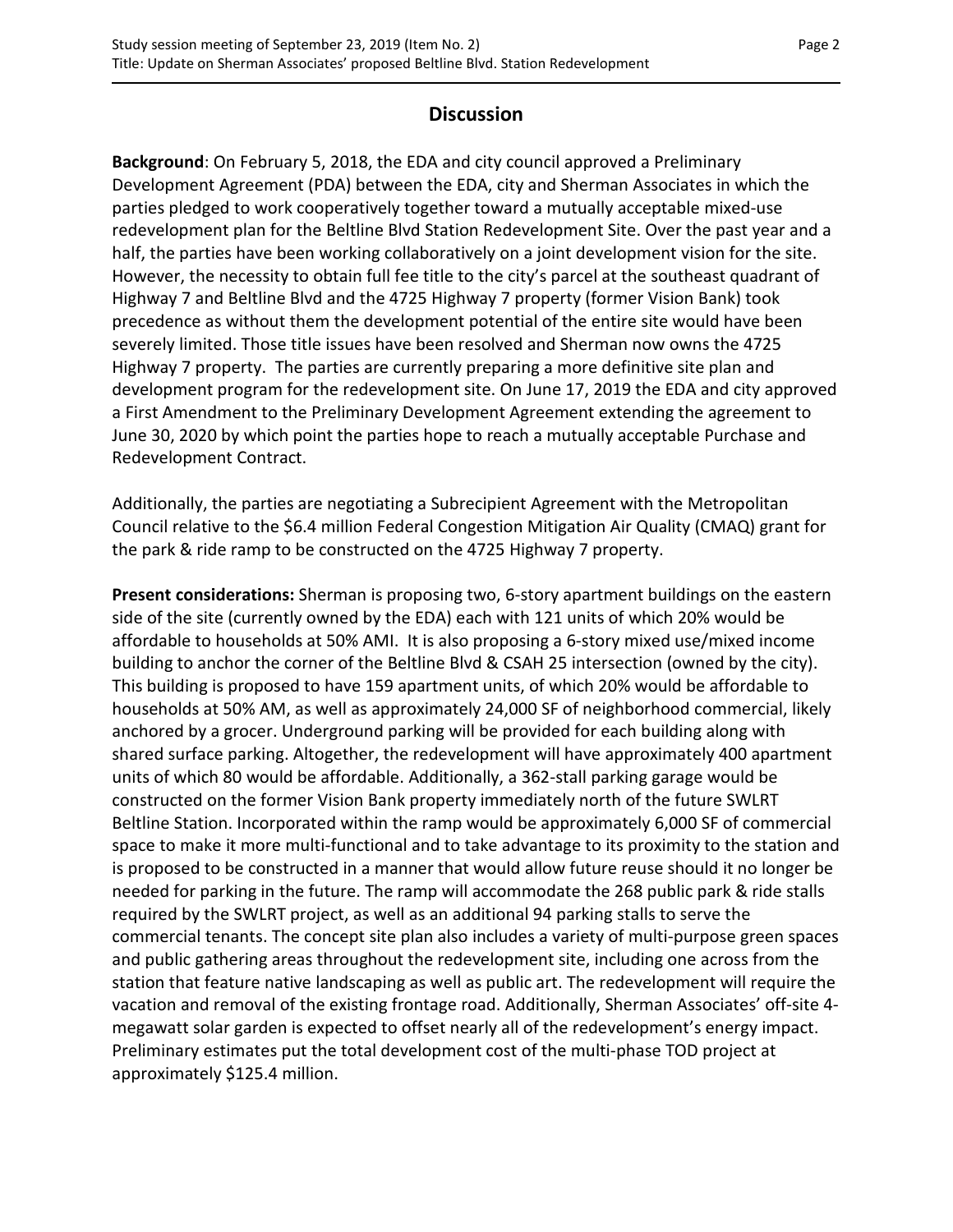

**Concept Beltline Blvd Station Redevelopment site plan**

**Extraordinary site development costs:** It has long been assumed that any project at this location would likely require a sizable amount of assistance given numerous known site challenges. This assumption has been borne out through due diligence which verified that there are considerable extraordinary costs associated with redeveloping the subject site. These extraordinary costs include but, are not limited to, over \$3.5 million in utility relocations, wetland mitigation, environmental remediation and other site work; all of which need to be completed at the outset to make the site construction-ready. More significantly, constructing the proposed multi-functional ramp to federal and local requirements and including desired commercial space as well as construction in a manner to facilitate future reuse, is projected to exceed \$13 million. A large portion of that cost would be offset by a \$6.4 million federal CMAQ grant obtained by the city and a \$2.5 million park & ride commitment from the SWLRT project, leaving a balance of approximately \$4.2 million. The 80 affordable units with below market rents further impact the project's financial performance.

The above costs will create a significant financial gap in the development's sources and uses statement preventing the project from achieving a market rate of return. To offset a sufficient portion of these costs to enable the project to proceed, Sherman is expected to make a sizeable request for financial assistance in the form of tax increment financing, loans and grants.